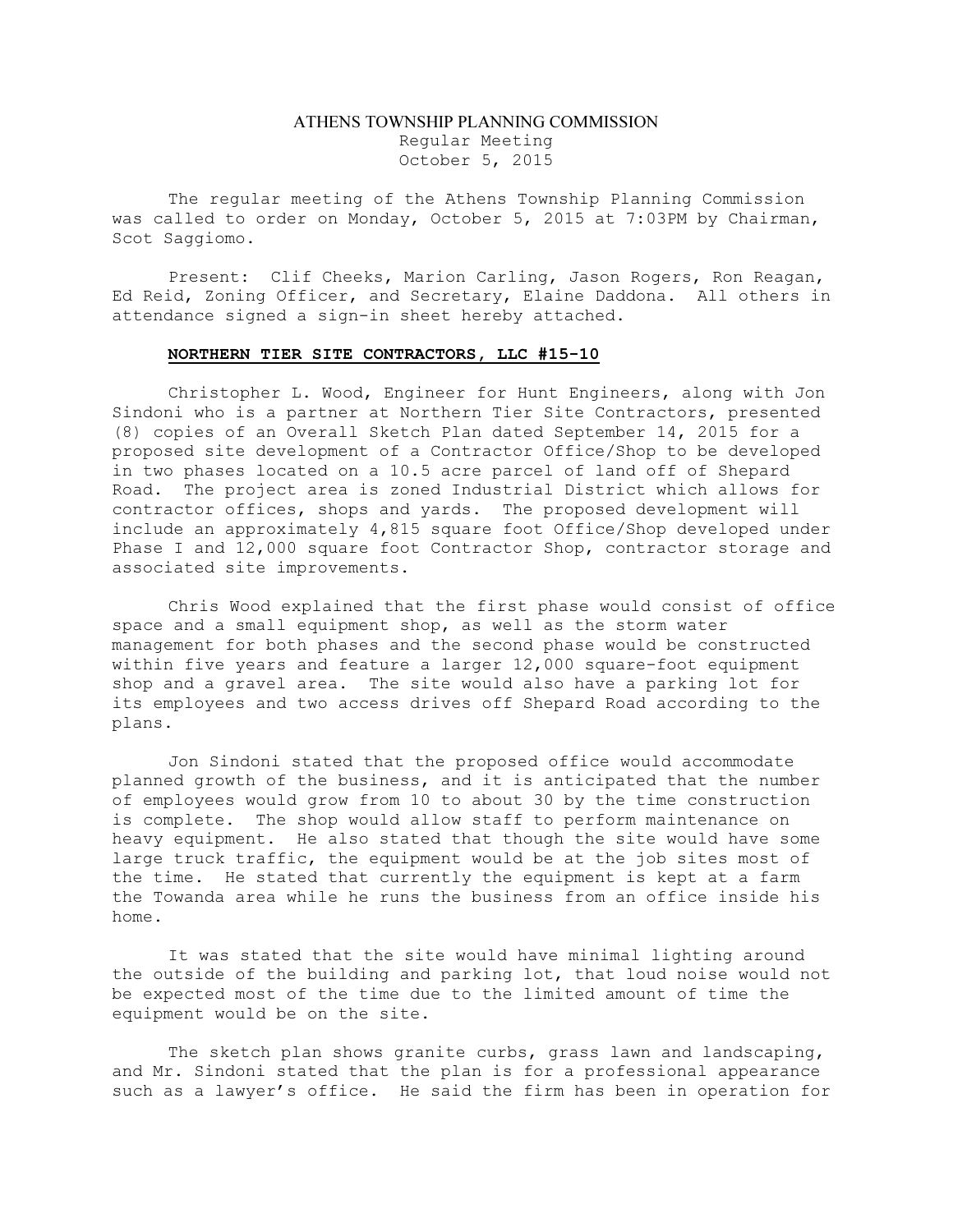Page 2 ATHENS TWP PLANNING COMM'N October 5, 2015

about three and a half years and in that time has constructed several commercial projects both locally and in the New York area.

Chris Wood stated that the Sketch Plan is submitted in two Phases, but one application, due to the fact that they would need to obtain an occupancy permit for Phase One before Phase Two is completed. Ed Reid, Zoning Officer, stated that Phase One and Phase Two would have to be two separate applications so the company could occupy the Phase One building. He hoped to submit a formal Plan for approval for the November Planning Commission meeting.

## JOAN E. MACAFEE #15-7

Joan Macafee was present with Chris Gilbert, ReMax Realtor and presented eight (8) copies of survey plan revised April 2015 and prepared by Duane E. Wetmore, PLS and received by the Zoning Office on September 16, 2015 for a six-lot subdivision located at 27633 Route 220. Lots are zoned Commercial, Agricultural, Industrial and Rural Center. This plan was informally reviewed by the Planning Commission on June 1, 2015 and the applicant was given a list of comments to be addressed prior to submitting for a formal review of the Planning Commission.

Motion by Clif Cheeks, second by Ron Reagan to review for preliminary/final plan approval. A checklist was completed and the following deficiencies were noted:

- 1) Need signature of surveyor that the pins have been set upon final plan approval.
- 2) Need setbacks corrected on the Cover Page and detail sheets to 25 on the west end of Lot#6 and to 25 on the west end of Lot#3.
- 3) Need sewage plan approval from Bradford County Sanitation and the PA DEP.
- 4) Need a letter from the Archaelogical Conservancy that they will maintain the easement from State Route 220.

Motion by Clif Cheeks, second by Jason Rogers to recommend preliminary/final plan approval contingent upon resolution of the deficiencies, to the Supervisors at their meeting to be held on October 28, 2015 at 7:00PM, and motion unanimously carried.

Motion by Ron Reagan to approve the Minutes of September 14, 2015 as read, second by Jason Rogers, and motion unanimously carried.